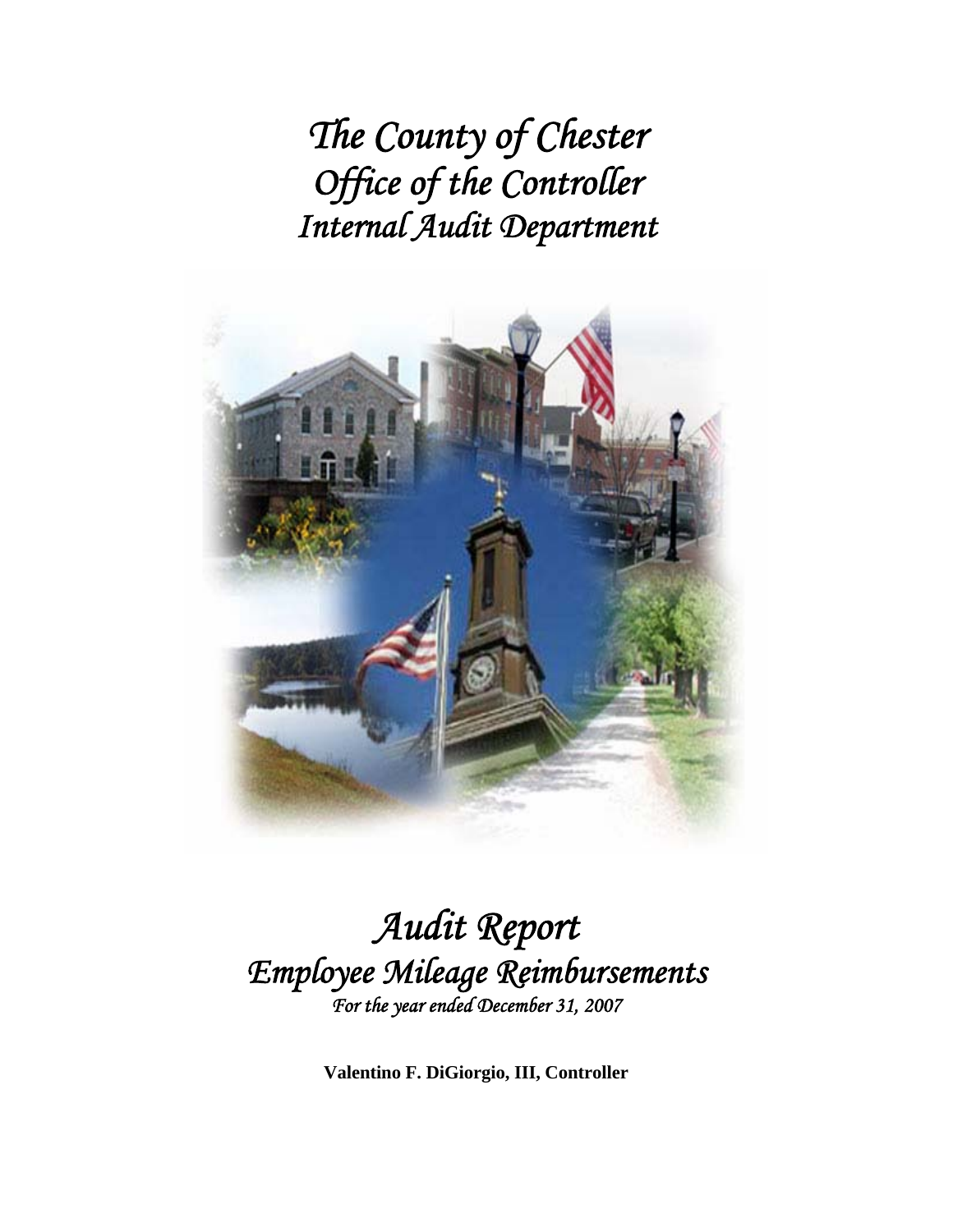

# **COUNTY OF CHESTER** OFFICE OF THE CONTROLLER

2 N. HIGH STREET, SUITE 540, P.O. BOX 2748, WEST CHESTER, PA 19380-0991 TELEPHONE: (610) 344-6155 FAX: (610) 344-6750

VALENTINO F. DIGIORGIO, III Controller

#### To: Valentino F. DiGiorgio, III County of Chester Controller

We have concluded our audit of Chester County employee mileage reimbursements. Our procedures considered transactions for the period from January 1, 2007 to December 31, 2007.

The overall objectives of our audit were to determine whether personal vehicle miles traveled for official county business indicate:

- inefficient / uneconomical driving habits;
- fraud or abuse:
- a need for additional county vehicles.

In addition, Internal Audit reviewed the number and types of vehicles currently placed into service for the County of Chester to determine ways to reduce costs and provide for a cleaner environment.

The results of our audit indicated that 6 departments had high mileage usage -100,000 miles or more (Figure 1A and 1B). An analysis of:

- 1. the number of employees reimbursed per department;
- 2. the amount of reimbursement per individual; and
- 3. the estimated annual cost per county vehicle

suggests that the purchase of additional county vehicles for these 6 departments, coupled with the implementation of more efficient driving patterns, could result in substantial cost savings to the county. For example, Internal Audit estimated that the purchase of 6 fuel efficient vehicles for use by the Office of Tax Assessment, if used cost effectively, could save the County approximately \$103,000 over a 5 year period and as much as \$177,000 after 7 years (Figures 2A and 2B). (It should be noted that Tax Assessment was chosen to demonstrate cost savings because it was the lowest of the top 6 departments that accrued high mileage usage in 2007. The premise was, that if cost savings could be projected for this department, it would follow that departments accruing more mileage would undoubtedly benefit at the same or higher rate.) Similar cost analyses should be completed for Environmental Health, CYF, and MH/MR once efforts to regionalize cases, home visitations, and inspections have been made. Internal Audit concurs with recommendations put forth by Human Resources to not only group and assign trips by region, but to consolidate trips as much as possible.

The audit also disclosed that a handful of employees who have been assigned a county vehicle also received mileage reimbursements from time to time. In addition, one employee who is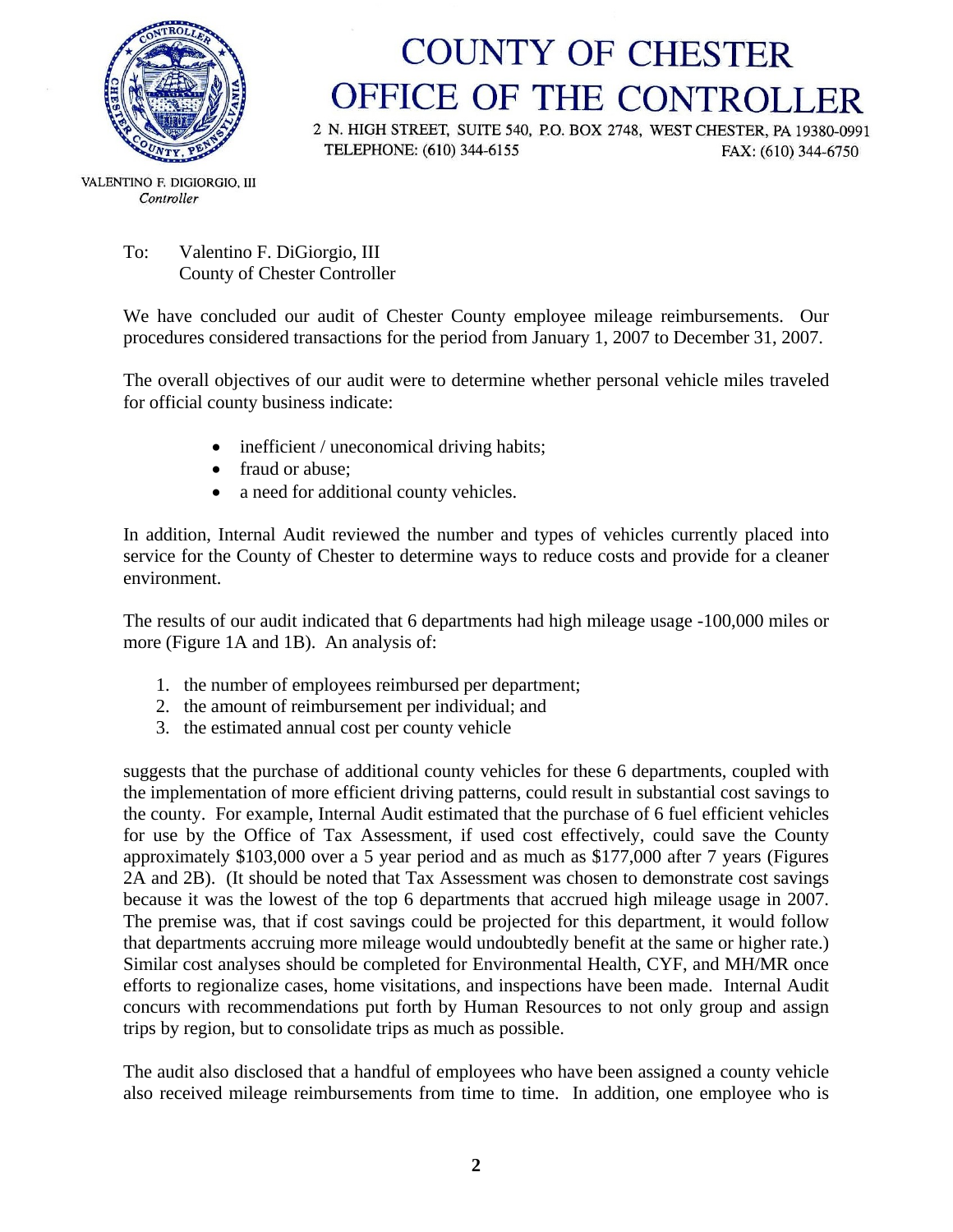assigned a county vehicle is also an acting constable who submits cost sheets that include mileage reimbursement. Currently, there is no control in place to ensure that the county is not reimbursing for mileage on their own vehicles. Internal Audit has prepared a separate report for the County Commissioners suggesting the need for a uniform county policy which would address this and other issues related to the use of county provided vehicles.

A review of the most recent vehicle listing prepared by Contracts and Purchasing indicates that the current fleet of county vehicles is comprised of all mid to full-size cars, sport utility vehicles and trucks. High gas prices, environmental concerns, and general economic uncertainty should be motivating the County of Chester to look for more fuel efficient automobiles. Despite the suggested fuel cost savings of hybrid vehicles, the higher purchase price of this vehicle outweighs the benefit at this time. In addition, this cost is typically not offset immediately by the fuel savings and may not be realized during the life of the vehicle. Of course this projection is greatly dependent on the type (city/highway) and amount of mileage associated with the vehicle. A new study by *Edmunds.com* indicates that many compact and subcompact vehicles are actually better choices than hybrids for consumers who are looking to save money. They have also comprised a list of the 10 least expensive vehicles to own at \$4.06 per gallon of gas (Figure 3).

Internal Audit suggests that the County of Chester explore the benefit of exchanging those vehicles that have expended their "accounting" useful life of 5 years for more fuel and cost efficient models such as the Chevrolet Aveo or the Hyundai Accent. Taking into account the County's guidelines for maintaining and replacing their vehicles after 100,000 miles, the Hyundai would be a preferred choice due to the dealer's standard 100,000 mile warranty.

### **Summary**

To summarize, Internal Audit advocates the establishment of a fuel efficient county fleet in which the cars would be used primarily by those departments whose normal job requirements include extensive driving. (These departments are identified on subsequent pages within this report.) It is Internal Audit's opinion that maintaining a "general / unassigned" fleet would be more efficient than purchasing cars by department. The "unassigned" method would allow more flexibility and keep vehicles in use more often since *any* department in need would be permitted to reserve use of a car for county business. Currently, with cars assigned by department, only *that* department has access and rights to the vehicle. This may result in cars sitting idle when other departments could be putting them into service.

The fleet should be centrally located (possibly at the Government Services Center) and set up in a manner similar to a rental car agency. Individuals would be required to reserve cars with the "Fleet Manager", identifying estimated departure and return times. Drivers would report to the "fleet location" at their reserved time, complete and sign a log for the vehicle, and get the keys. Upon their return, they will again be required to complete / sign the log and return the keys. Logs are required by the IRS to record and identify business and /or personal use for employer provided automobiles. These logs must be completed even for those vehicles that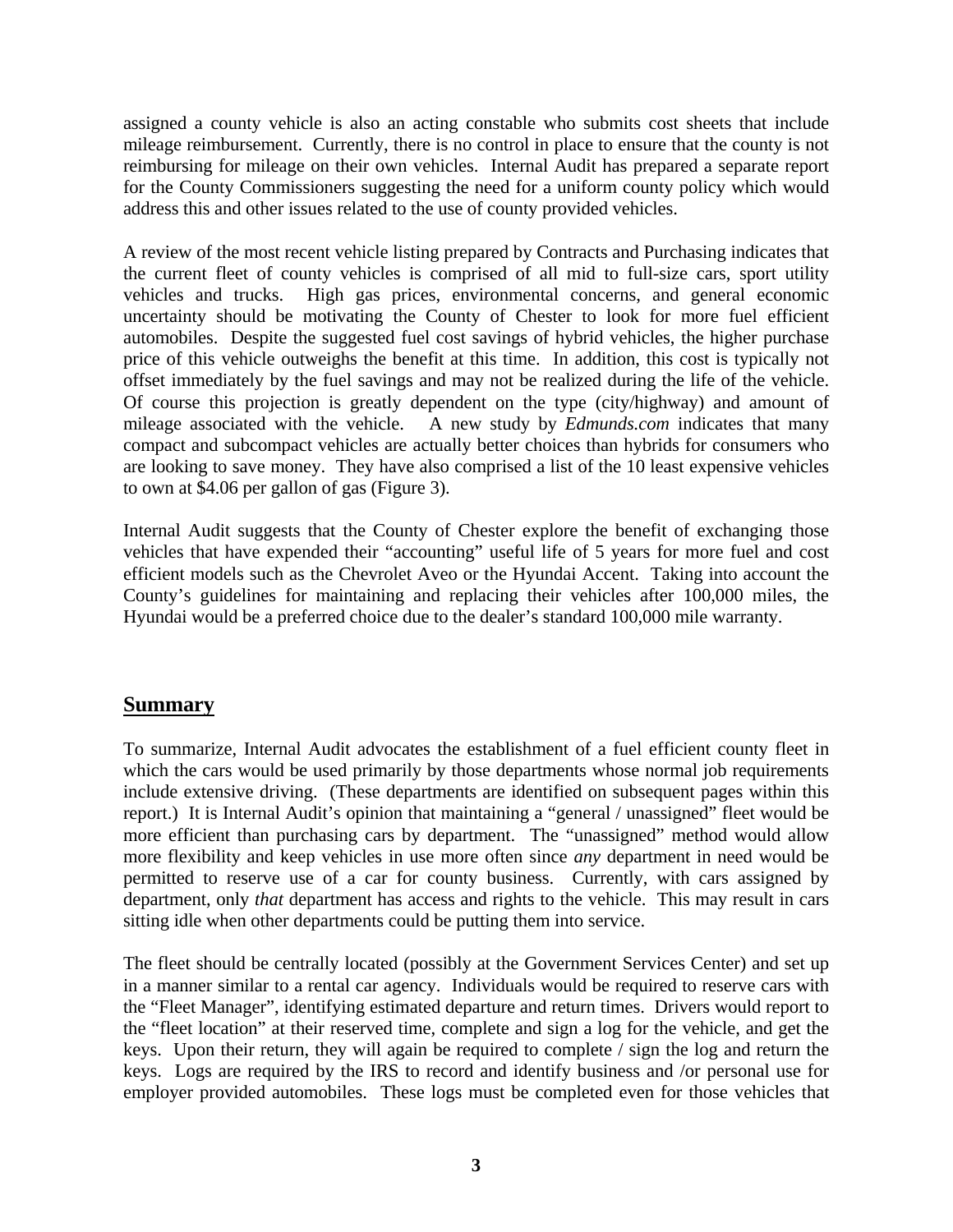have been used 100% for business purposes. These logs should be submitted to the Office of the Controller monthly for review.

Prior to the establishment of the "fleet", departments such as Tax Assessment, Environmental Health and Human Services (because of their consistent traveling) should be required to document their patterns of usage to determine if one person could use a car in the morning and still allow for another person (perhaps even someone from another department) to use the same vehicle in the afternoon. This would allow for the most economical use of the automobiles. (This would also help determine how many cars should be acquired initially.) Furthermore, we urge these (and all) departments to plan their trips ahead of time to ensure that the routes they take and stops they make are arranged in the most direct and efficient manner. A policy should be established which would outline the employee's responsibility to use prudence in traveling, their duty to reserve and utilize fleet cars (as outlined below), and consequences for noncompliance. Departments may also want to consider establishing monthly travel schedules which would identify vehicle needs in advance. For budget purposes, management should begin to project and track cost savings related to travel expenses each year.

Once the "general fleet" is established, Internal Audit recommends that departments be required to maintain records (logs) that register unsuccessful attempts to reserve a vehicle. This documentation will be necessary to justify continued business use of personal vehicles in those departments that were identified as high mileage departments. Such controls will ensure that employees do not proceed in the "business as usual" mindset leaving fleet cars unused. It is reasonable to assume that employees who have become accustomed to the "extra paycheck" each month may be reluctant and unwilling to reduce their "tax free" income (so to speak). If the county does not take steps to prevent the continued use of personal vehicles for frequent travelers, we could find ourselves doubling our expenses - once for the unused vehicle and then again for the employees' mileage reimbursement.

The County needs to adopt and implement a uniform vehicle policy for these and all County provided automobiles. The policy should comply with IRS mandates.

Lastly, Internal Audit suggests that current county vehicles be evaluated for fuel efficiency. Due to economic conditions, the County may want to consider exchanging large and mid size cars, trucks, or SUVs for more compact and sub-compact models.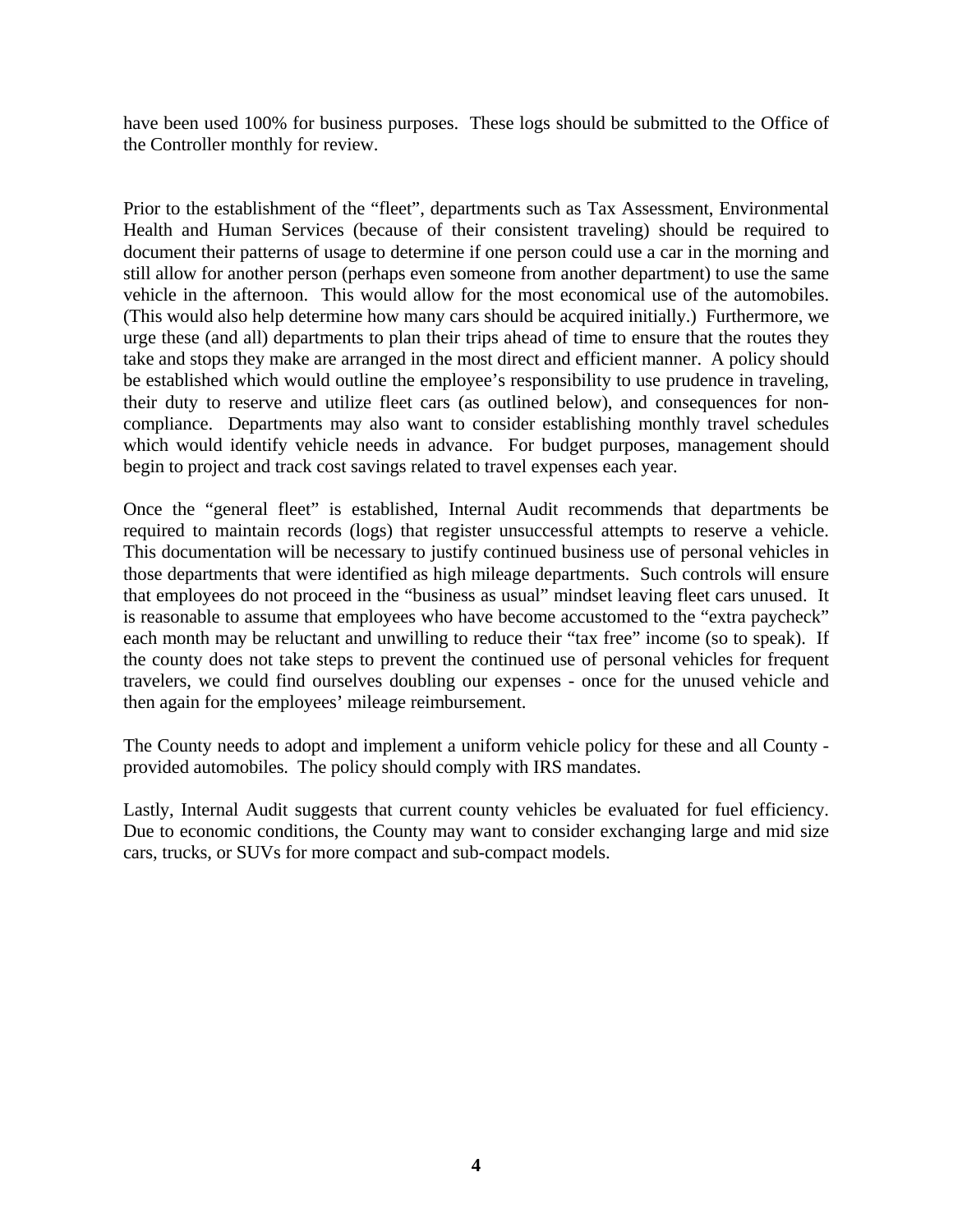## **Employee Reimbursement Data Analysis**

Internal Audit reviewed individual employee reimbursements for those departments that received over \$9,000 *(the current estimated annual cost of a county vehicle*)\* in mileage reimbursement payments for the year 2007. These departments included the following:

- Tax Assessment
- Public Defender
- Planning
- DCIS
- District Attorney
- APO
- JPO
- Human Services Administration
- CYF
- Juvenile Home
- MH/MR
- Aging
- Drug and Alcohol
- $\bullet$  Health Nursing
- Health Environmental
- Community Development.

Payroll records could only be acquired based on quarterly data. As a result, Internal Audit summarized individual reimbursements for the year 2007. Only those quarterly reimbursements that were  $>$  or  $=$  to \$100 were listed and considered. Except for the office of the District Attorney, this represented at least 90% of the total population for each department examined. For the office of the District Attorney, payments meeting the established criteria (>  $/ = $100$ ) represented an acceptable 83% of their total reimbursement for 2007.

Due to the high number of individual reimbursements, the population was refined even further to include only those employees whose total annual reimbursements were  $>$  or  $=$  to \$582. This amount was calculated by Internal Audit based on 1,200 annual miles (100 miles per month) at the 2007 IRS rate of \$.485. Internal Audit's intent was to try to isolate consistent drivers from occasional drivers. To this end, the amount of monthly miles was set relatively high.

<sup>\* -</sup> the *current estimated annual cost of a county vehicle* was determined by (1) using the average cost of a county vehicle purchased in 2007 (\$25,495) and dividing by the accounting useful life (5 years) to get the acquisition cost portion of \$5,099 and (2) obtaining total gas and maintenance costs for a representative department based on number of vehicles, age of vehicles, and usage (in this case – the Sheriff's department) for 2007 and obtaining a per vehicle average of \$3, 700. Cost estimate was then rounded to \$9,000.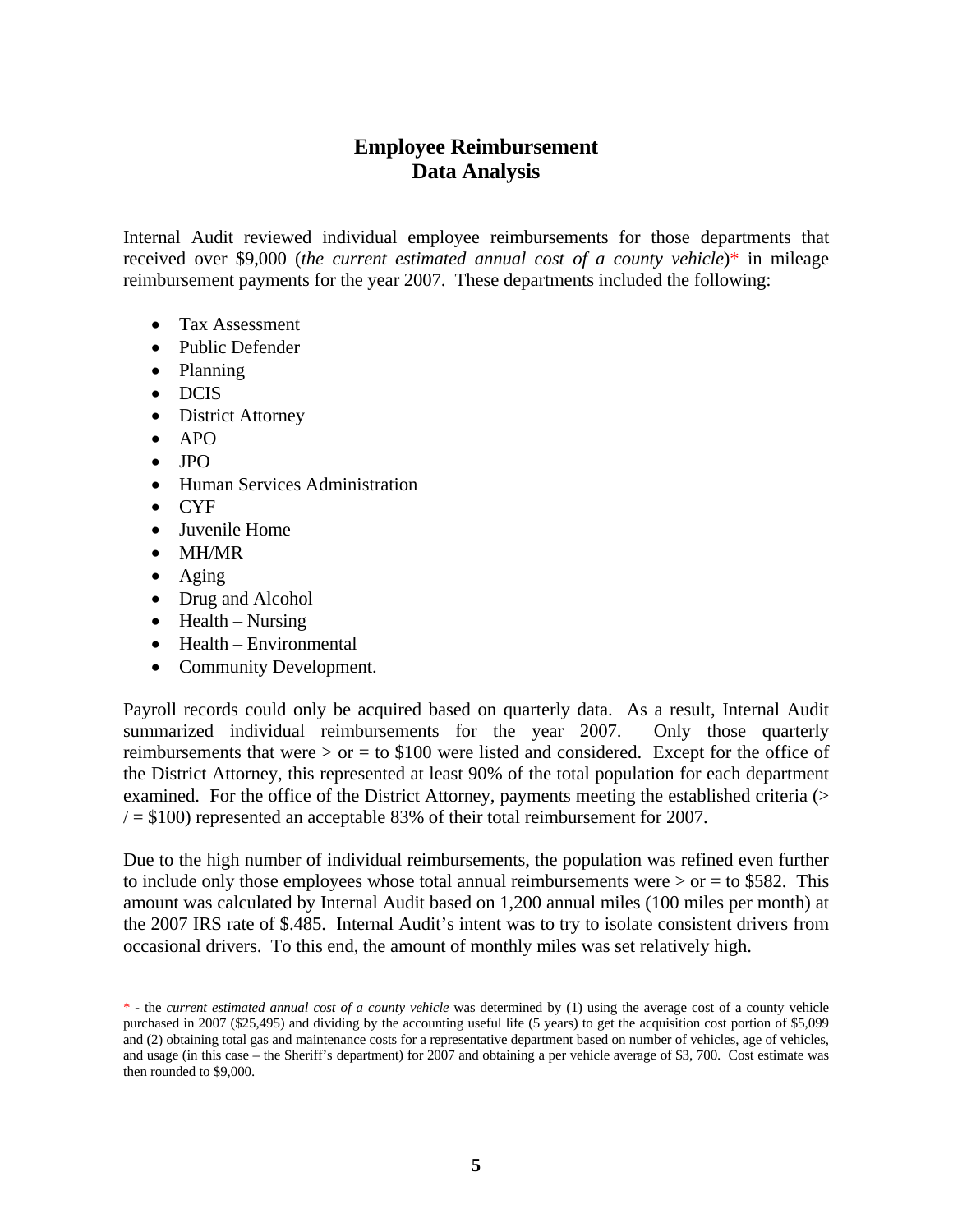## **Results**

#### **TAX ASSESSMENT**

Ninety-nine percent of the total mileage reimbursement paid to this department was based on payments to 12 employees that drive on a regular basis. Of these individuals, 3 employees drove between 6,000 and 7,000 miles; 6 employees drove between 8,000 and 9,000 miles and 2 employees drove between 11,000 and 14,000 miles during the year. There are currently no County vehicles assigned to this department. For the year 2007, the department received just over \$49,000 in mileage reimbursement payments. Based on *the current estimated annual cost of a county vehicle* (approximately \$9,000\*), the county could acquire as many as 5 vehicles for approximately the same cost. Internal Audit believes that this department would benefit from the proposed county fleet program.

#### **PUBLIC DEFENDER**

Only 60% (9) employees who received mileage reimbursements traveled fairly consistently in 2007. Mileage for the year ranged from 1,300 to 4,800. The department is currently assigned 2 vehicles which are used primarily by the Investigations Unit. Based on the nature of the department, one can only project the number of cases that may be referred to the Public Defender. Other than exercising prudent judgment in traveling, Internal Audit has no further recommendations.

#### **PLANNING**

Total mileage reimbursed to the Planning Department for 2007 was just over \$9,000. Further analysis does not suggest that any one individual drives excessively. The department is currently assigned one vehicle. Other than exercising prudent judgment in traveling, Internal Audit has no further recommendations.

#### **DCIS**

No one employee travels excessively. Total reimbursement to the department is based on a large number of smaller payments. Employees can be dispatched to any remote site to provide computer equipment support or to resolve connectivity issues. Internal Audit has no recommendations at this time.

#### **DISTRICT ATTORNEY**

No one employee travels excessively. Total reimbursement to the department is based on a large number of smaller payments and is contingent on assigned cases. There were no employees who traveled more than 2,000 miles. Internal Audit has no recommendations at this time.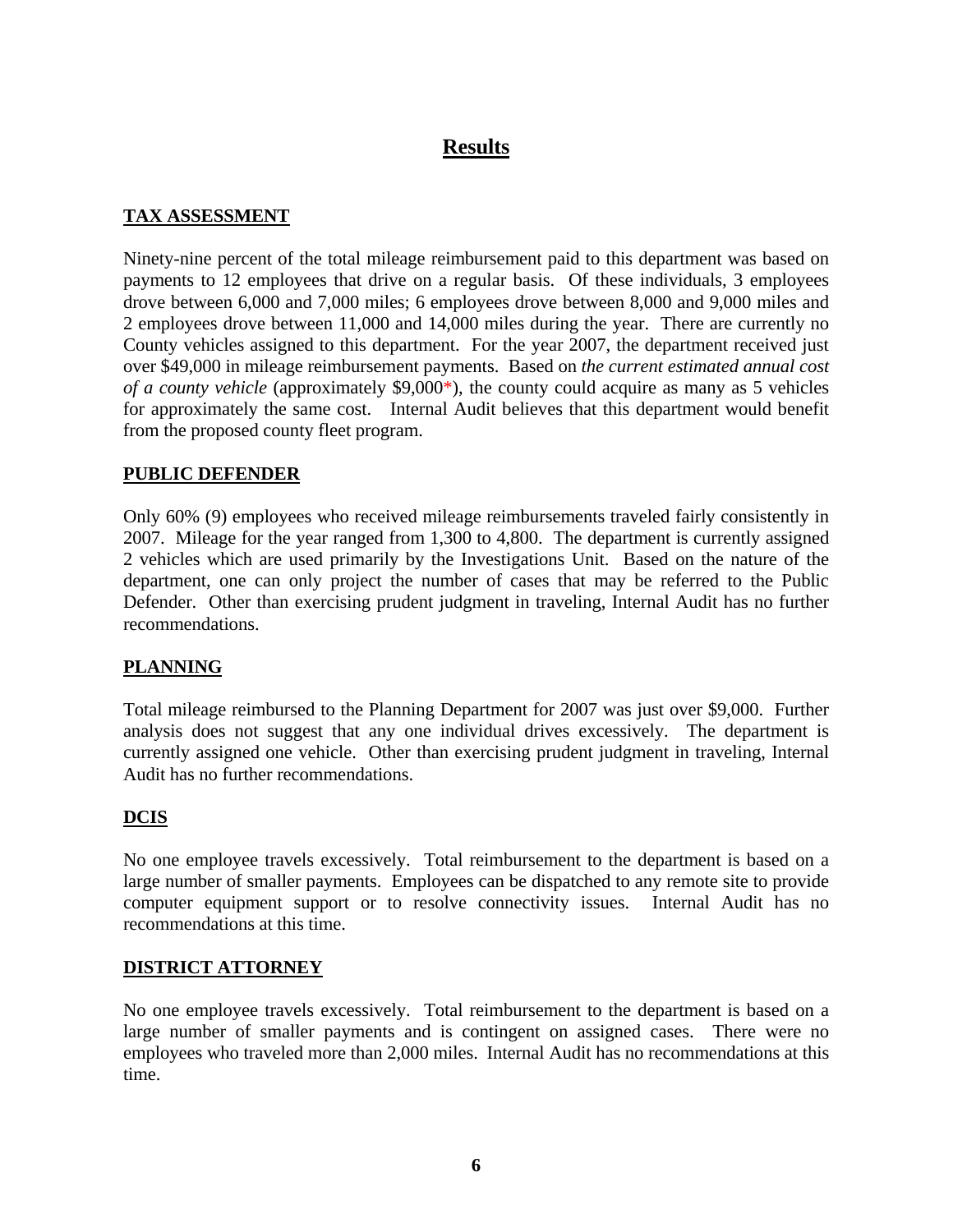## **APO**

Probation officers are spending more time out in the field. The department was recently regionalized so that cases are grouped and assigned by region to reduce mileage costs. Only 21 employees traveled in excess of 1,200 miles. No one individual traveled more than 5,500 miles in 2007.

The department is also assigned 2 County vehicles which are issued on a "first come / first serve basis". Internal Audit has no recommendations at this time.

### **JPO**

No one employee travels more than 5,000 miles. Total reimbursement to the department is based on a large number of smaller payments. The department is assigned 3 vehicles  $-2$  of these are vans which are used for community service programs, school or home visits. The vehicles are issued on a "first come / first serve basis". Other than exercising prudent judgment in traveling, Internal Audit has no further recommendations at this time.

#### **HUMAN SERVICES**

Administration and staff of the Human Services departments travel extensively. Recently, the County's Human Resource department suggested that these departments attempt to "cluster" their cases by region. For the year 2007, 72 MH/MR employees traveled between 1,200 and 10,000 miles. The total reimbursement to the department was approximately \$157,000. This department is not assigned any County vehicles.

Similarly, 23 employees of the Department of Aging traveled between 1,200 and 8,000 miles during the same year. This department is also not assigned any county vehicles.

Of most significance, 82 employees from Children, Youth and Families traveled an average of 5,500 miles. Eight of these employees traveled between 10,000 and 13,000 miles during the year. The total mileage reimbursement to this department alone was approximately \$231,000. The department is currently assigned 4 vehicles, which were originally used only for out-ofcounty travel, transports, and/or extraordinary circumstances within the County. Commencing in 2004, while the priority for use remained for travel outside the county, staff were given the opportunity to use a vehicle for more local travel.

Internal Audit suggests that management consider the recommendation previously made by Human Resources regarding the restructuring of the cases and visitations. This department would benefit from the proposed county fleet program.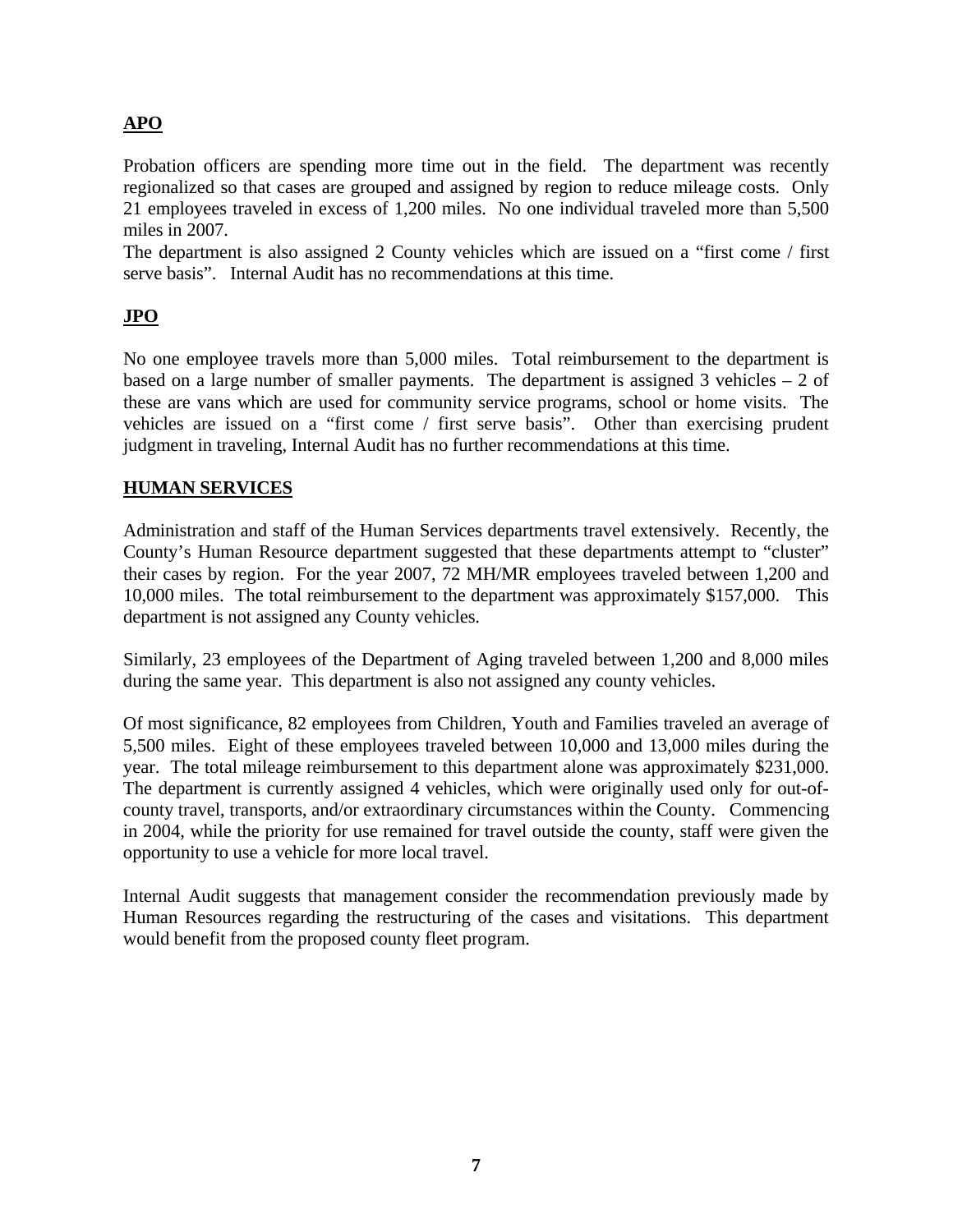#### **JUVENILE HOME**

Five employees traveled over 1,200 miles in 2007 and represent 80% of the department's overall reimbursement. Four of the five individuals accumulated between 5,000 and 9,000 miles. The *Home* is currently assigned one county provided vehicle. Travel is dependent on Youth Center admissions and discharges. Other than exercising prudent judgment in traveling, Internal Audit has no further recommendations at this time.

#### **HEALTH – NURSING**

Twenty-one employees traveled over 1,200 miles in 2007 and represent 90% of the department's overall reimbursement. Two of these individuals accumulated close to 10,000 miles. Although the Health department has been assigned 5 county vehicles, none of these have been provided for the nursing staff. Internal Audit suggests that management follow similar suggestions made to other departments to try to regionalize / "cluster" home visitations. This department would benefit from the proposed county fleet program.

#### **HEALTH – ENVIRONMENTAL**

Thirty-nine employees traveled over 1,200 miles in 2007 and comprised 98% of the department's overall reimbursement (\$103,000 out of \$104,000). Two of these individuals traveled approximately 11,000 and 14,000 miles in 2007. Although the Health department has been assigned 5 county vehicles, only one of these, (a 2002 pickup truck) is assigned to environmental health protection. Internal Audit suggests that management follow similar suggestions made to other departments to try to regionalize inspection sites. Additionally, for the year 2007, the department received just over \$104,000 in mileage reimbursement payments. Based on *the current estimated annual cost of a county vehicle* (approximately \$9,000\*), the county could acquire as many as 11 vehicles for approximately the same cost. This department would benefit from the proposed county fleet program.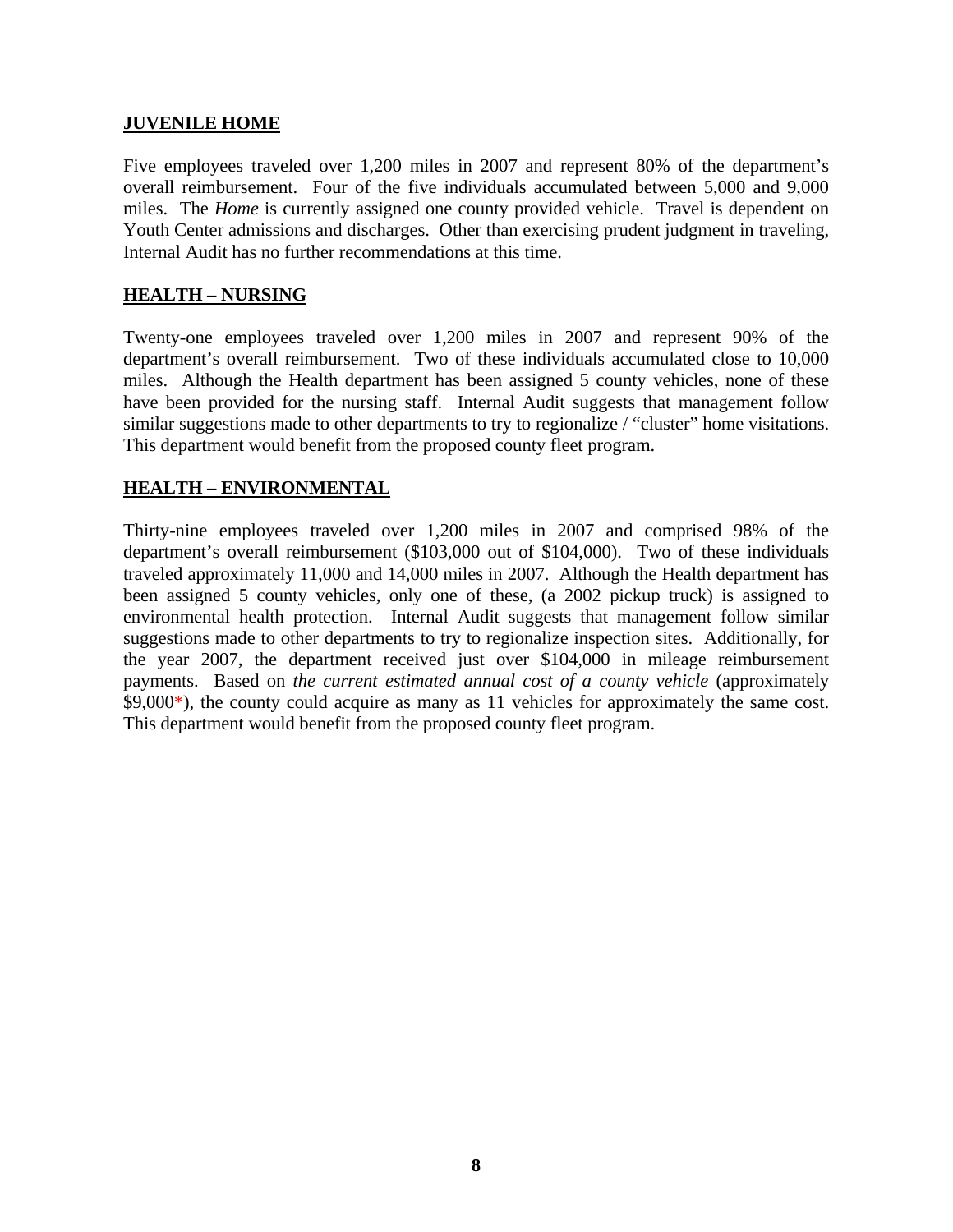

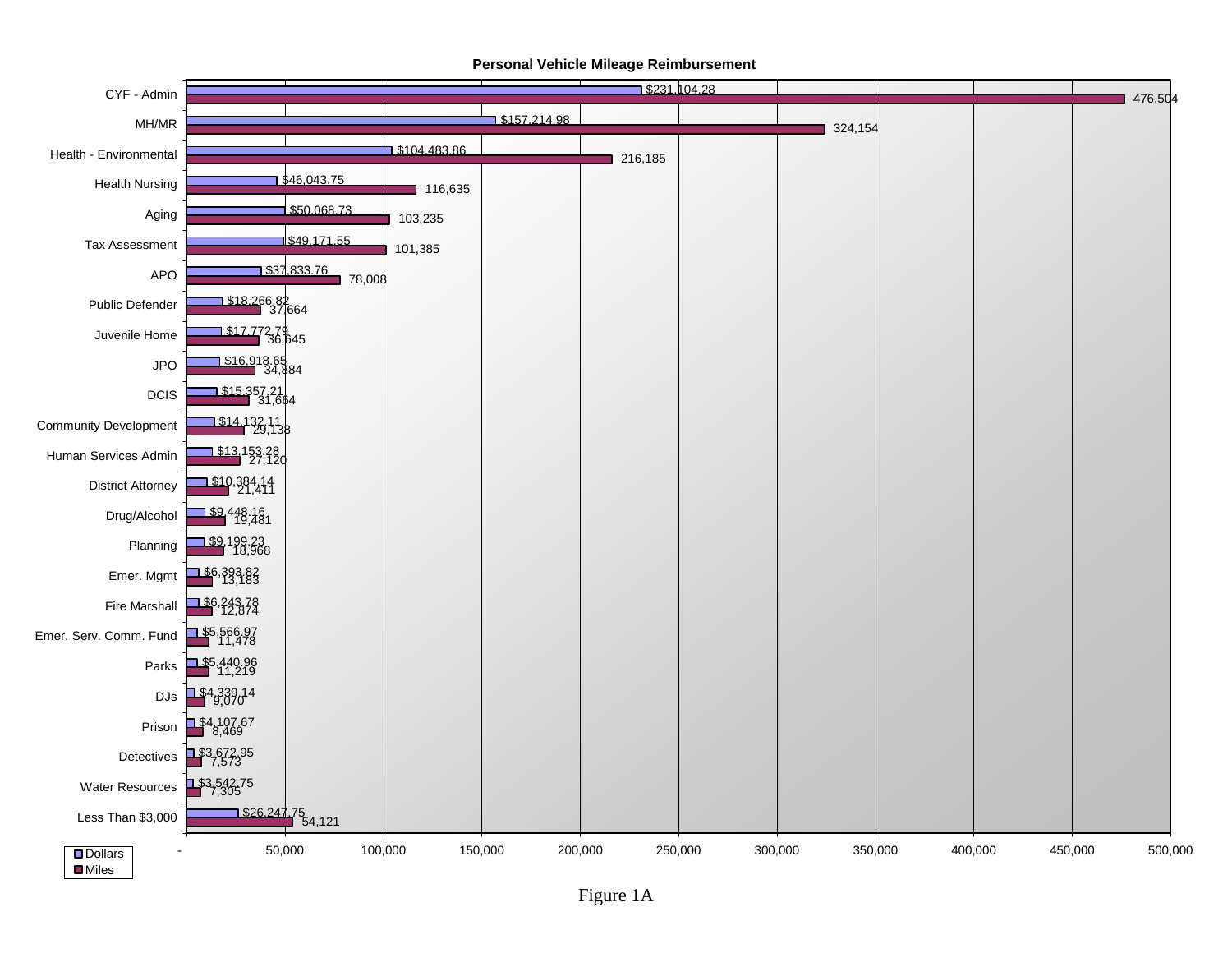#### **Departments with Mileage Reimbursement Payments > or = to \$9,000 for the year 1/1/07 through 12/31/07**

|                              | <b>Dollars</b> | <b>Miles</b> |           |        |
|------------------------------|----------------|--------------|-----------|--------|
| CYF - Admin                  | \$231,104.28   |              | 476,504   |        |
| MH /MR                       | \$157,214.88   |              | 324,154   |        |
| Health - Environmental       | \$104,483.86   |              | 216,185   |        |
| Health - Nursing             | \$46,043.75    |              | 116,635   |        |
| Aging                        | \$50,068.73    |              | 103,235   |        |
| Tax Assessment               | \$49.171.55    |              | 101,385   |        |
| <b>APO</b>                   | \$37,833.76    |              | 78.008    |        |
| Public Defender              | \$18,266.82    |              | 37,664    |        |
| Juvenile Home                | \$17,772.79    |              | 36,645    |        |
| JPO.                         | \$16,918.65    |              | 34,884    |        |
| <b>DCIS</b>                  | \$15,357.21    |              | 31,664    |        |
| <b>Community Development</b> | \$14,132.11    |              | 29,138    |        |
| Human Services Admin         | \$13,153.28    |              | 27,120    |        |
| <b>District Attorney</b>     | \$10,384.14    |              | 21,411    |        |
| Drug / Alcohol               | \$9,448.16     |              | 19,481    |        |
| Planning                     | \$9,199.23     |              | 18,968    |        |
| Total                        | \$800,553.20   | 92.42%       | 1,673,081 | 92.52% |

#### **Departments with Mileage Reimbursement Payments < \$9,000 > \$3,000 for the year 1/1/07 through 12/31/07**

|                        | <b>Dollars</b> |       | <b>Miles</b> |       |  |
|------------------------|----------------|-------|--------------|-------|--|
| Emer. Mgmt             | \$6,393.82     |       | 13.183       |       |  |
| <b>Fire Marshall</b>   | \$6,243.78     |       | 12.874       |       |  |
| Emer Serv. Comm. Fund  | \$5,566.97     |       | 11.478       |       |  |
| Parks                  | \$5,440.96     |       | 11.219       |       |  |
| DJs.                   | \$4,399.14     |       | 9.070        |       |  |
| Prison                 | \$4,107.67     |       | 8,469        |       |  |
| <b>Detectives</b>      | \$3,672.95     |       | 7,573        |       |  |
| <b>Water Resources</b> | \$3,542.75     |       | 7,305        |       |  |
| Total                  | \$39,368.04    | 4.55% | 81.171       | 4.49% |  |

#### **for the year 1/1/07 through 12/31/07 Departments with Mileage Reimbursement Payments < \$3,000**

#### **Dollars Miles**

| Treasurer                 | \$2,801.28   |         | 5,776     |         |
|---------------------------|--------------|---------|-----------|---------|
| Commissioners             | \$2.658.24   |         | 5,481     |         |
| Pocopson                  | \$2,628.03   |         | 5,419     |         |
| Human Resources           | \$2,530.93   |         | 5,218     |         |
| Controller                | \$2,008.81   |         | 4,142     |         |
| Open Space Preservation   | \$1,833.93   |         | 3,781     |         |
| Emer, Serv. - Field Serv. | \$1,502.20   |         | 3,097     |         |
| <b>Voter Services</b>     | \$1,481.82   |         | 3,055     |         |
| Prothonotary              | \$1,076.95   |         | 2,221     |         |
| Recorder of Deeds         | \$825.64     |         | 1,702     |         |
| Solicitor                 | \$805.74     |         | 1,661     |         |
| <b>Bail Agency</b>        | \$732.17     |         | 1,510     |         |
| Finance                   | \$729.32     |         | 1,504     |         |
| <b>Emergency Services</b> | \$661.11     |         | 1,363     |         |
| <b>Domestic Relations</b> | \$648.33     |         | 1,337     |         |
| Contracts and Purchasing  | \$592.07     |         | 1,221     |         |
| <b>WEB</b>                | \$562.51     |         | 1,160     |         |
| Hazmat                    | \$561.92     |         | 1,159     |         |
| Facilities - Admin        | \$510.03     |         | 1,052     |         |
| Facilities - Outer Bldgs  | \$478.48     |         | 987       |         |
| Courts Admin              | \$413.24     |         | 852       |         |
| Sheriff                   | \$205.00     |         | 423       |         |
| <b>Total</b>              | \$26,247.75  | 3.03%   | 54,121    | 2.99%   |
| <b>GRAND TOTAL</b>        | \$866,168.99 | 100.00% | 1,808,373 | 100.00% |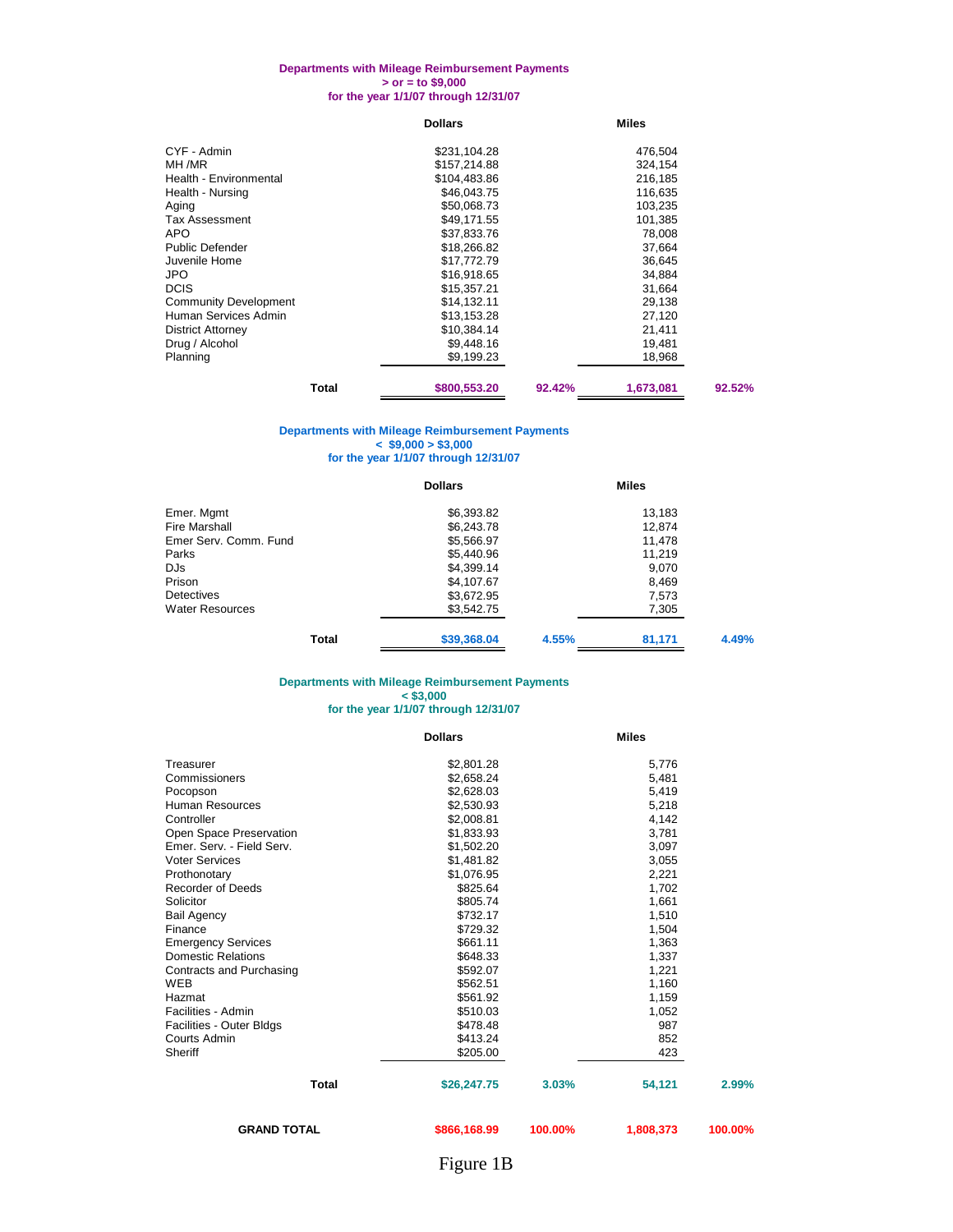

#### **Cost Comparison - Mileage Reimbursement vs. County Vehicle Tax Assessment**

Figure 2A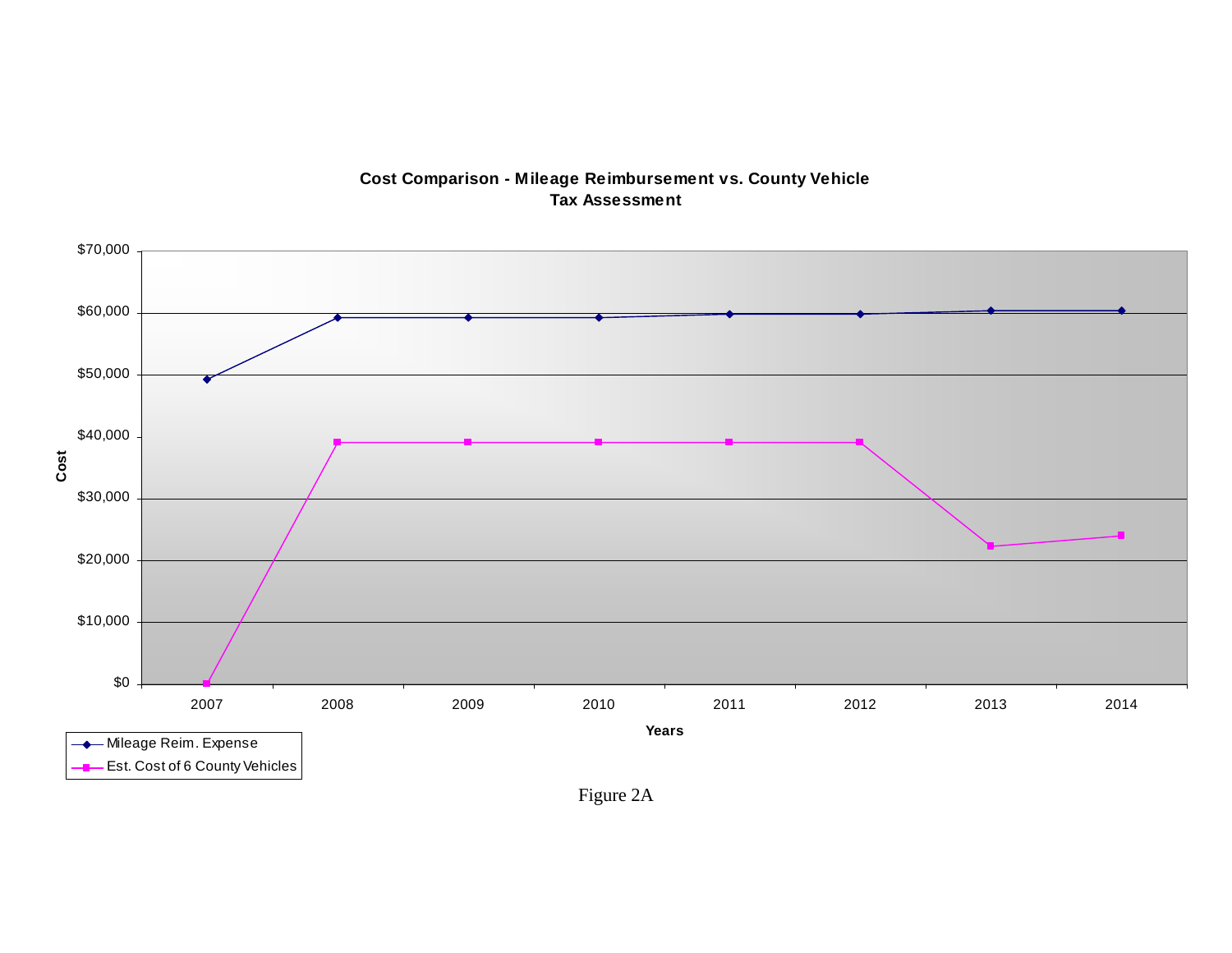#### **Cost Comparison - Mileage Reimbursement vs. County Provided Vehicle Tax Assessment**

| Year                                            | 2007                                                                                                                   | 2008     | 2009     | 2010     | 2011     | 2012           | 2013                                              | 2014     | 7 year totals |
|-------------------------------------------------|------------------------------------------------------------------------------------------------------------------------|----------|----------|----------|----------|----------------|---------------------------------------------------|----------|---------------|
| <b>Mileage Reim.</b>                            |                                                                                                                        |          |          |          |          |                |                                                   |          |               |
| <b>Expense</b>                                  | \$49,172                                                                                                               | \$59,310 | \$59,310 | \$59,310 | \$59,817 | \$59,817       | \$60,324                                          | \$60,324 | \$418,212     |
|                                                 | $(101,385 \times .485)$ $(101,385 \times .585)$ $(101,385 \times .585)$ $(101,385 \times .585)$ $(101,385 \times .59)$ |          |          |          |          | (101, 385x.59) | $\big  (101,385x.595) \big  (101,385x.595) \big $ |          |               |
|                                                 |                                                                                                                        |          |          |          |          |                |                                                   |          |               |
| <b>Est. Cost of</b><br><b>6 County Vehicles</b> | \$0 <sub>1</sub>                                                                                                       | \$39,000 | \$39,000 | \$39,000 | \$39,000 | \$39,000       | \$22,200                                          | \$24,000 | \$241,200     |
| <b>Cost Savings</b>                             | \$0                                                                                                                    | \$20,310 | \$20,310 | \$20,310 | \$20,817 | \$20,817       | \$38,124                                          | \$36,324 | \$177,012     |

#### <u>Assumptions:</u>

The County of Chester purchases 6 vehicles to be shared by the 12 employees of Tax Assessment who represent 99% of mileage reimbursement expense.

The vehicles should be one of the Top 10 least expensive vehicles to own at \$4.06 per gallon listed on Edmonds.com. In this case Chevrolet Aveo or Hyundai Accent. The acquisiti on cost determined to be \$2,800 - \$3000 annually based on 5 year accounting useful life . Maintenance cost remained at \$3,700 - (the estimated cos t calculated for the County's current vehicles.)

Mileage trave led remained consistent.

IRS mileage rate remains somewhat constant and increases minimally over the next 6 years.

After 5 year useful life expires, maintenance / fuel cost will represent total cost of vehicle going forward. Maintenance should slowly increase as car ages.

Figure 2B